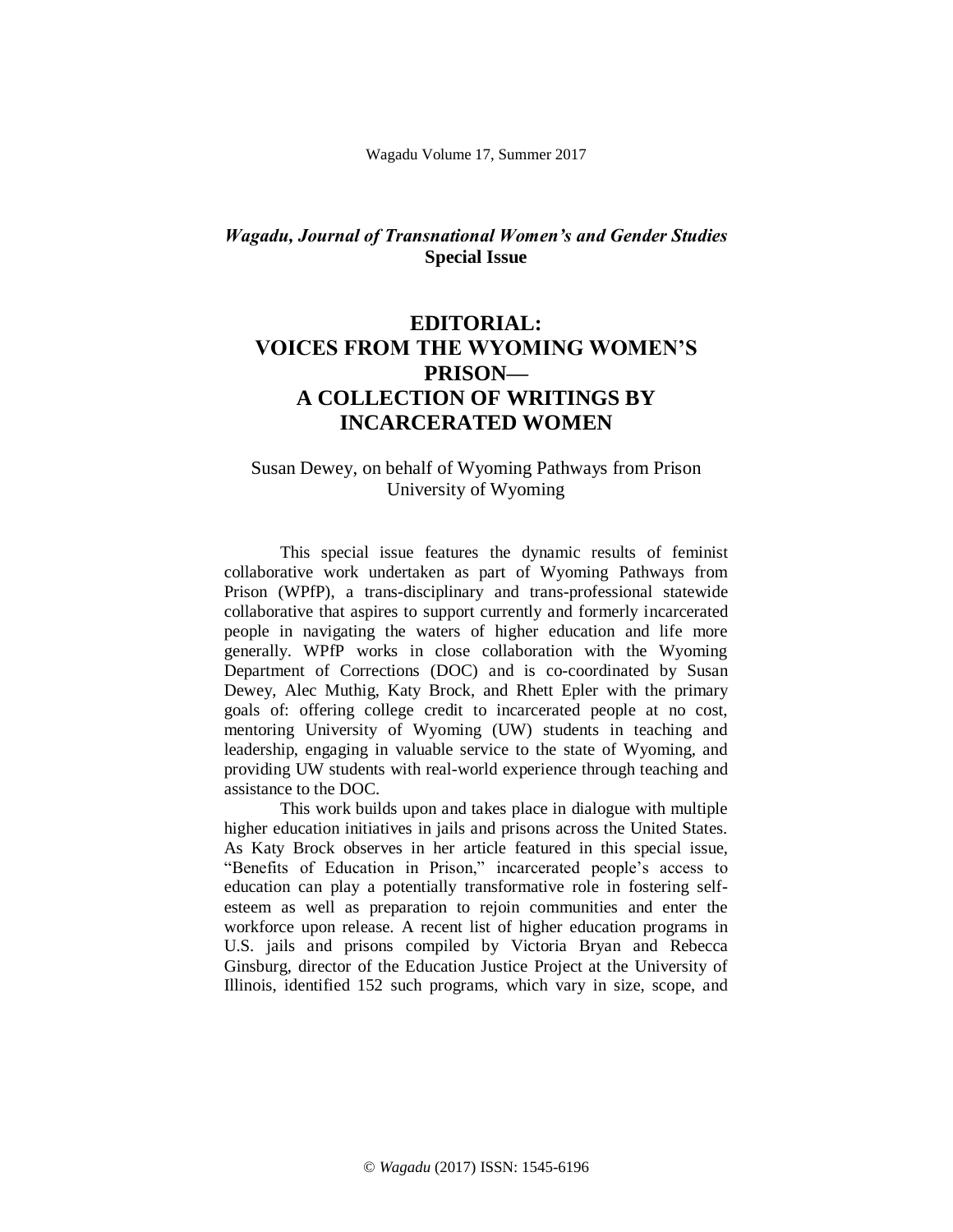courses offered from those granting college degrees to small-scale projects focused on one or two key areas (Bryan & Ginsburg, 2016). 152 may seem like a large number, but not when considered in light of the fact that these programs provide services to the 6,937,600 adults incarcerated in U.S. jails and prisons (U.S. Department of Justice, 2013).

Research with currently and formerly incarcerated women expanded dramatically following the equally dramatic rise in drugrelated convictions among women in the 1980s. Many of these researchers argue that justice system-involved women and girls face a different set of issues than men as a result of their criminal convictions due to dominant cultural expectations that women will be passive, altruistic, and obedient (Belknap, 2007; Chesney-Lind & Pasko, 2013; Chesney-Lind & Eliason, 2006). As incarcerated women violate all of these gendered cultural norms, public perceptions of them do not always account for the uniquely gendered forms of violence that can inform women's pathways into and through the criminal justice system (Belknap, 2010).

Across the United States, research indicates that incarcerated women have experienced violent physical, sexual, or emotional forms of violence or other grief-generating events and often struggle with the concomitant mental health consequences of such events long before their incarceration (Batchelor, 2005; Cook, et al. 2005; Leigey & Reed, 2010); in one study, an incarcerated woman succinctly noted, "prison is the safest place I've ever been" (Bradley & Davino, 2002). Once released from prison, women face myriad challenges with respect to employment, housing, and resource access due to the significant stigma that surrounds felony criminal convictions. (Richie, 2012). These challenges are compounded by the reality that the majority of incarcerated women are mothers of young children, that women often earn less money than men, and that women are more likely than men to be victims of intimate partner violence (Parker & Reckdenwald, 2008).

WPfP chose to begin its higher education initiatives in a women's facility precisely because of the special challenges facing incarcerated women. WPfP has been extremely fortunate to enjoy a supportive and collegial relationship with the DOC, particularly its Correctional Education Programs Manager, Betty Abbott. Ms. Abbott worked tirelessly to facilitate a strong collaborative partnership between the DOC and UW, and this special issue would not have been possible without her. Mutually beneficial supportive relationships between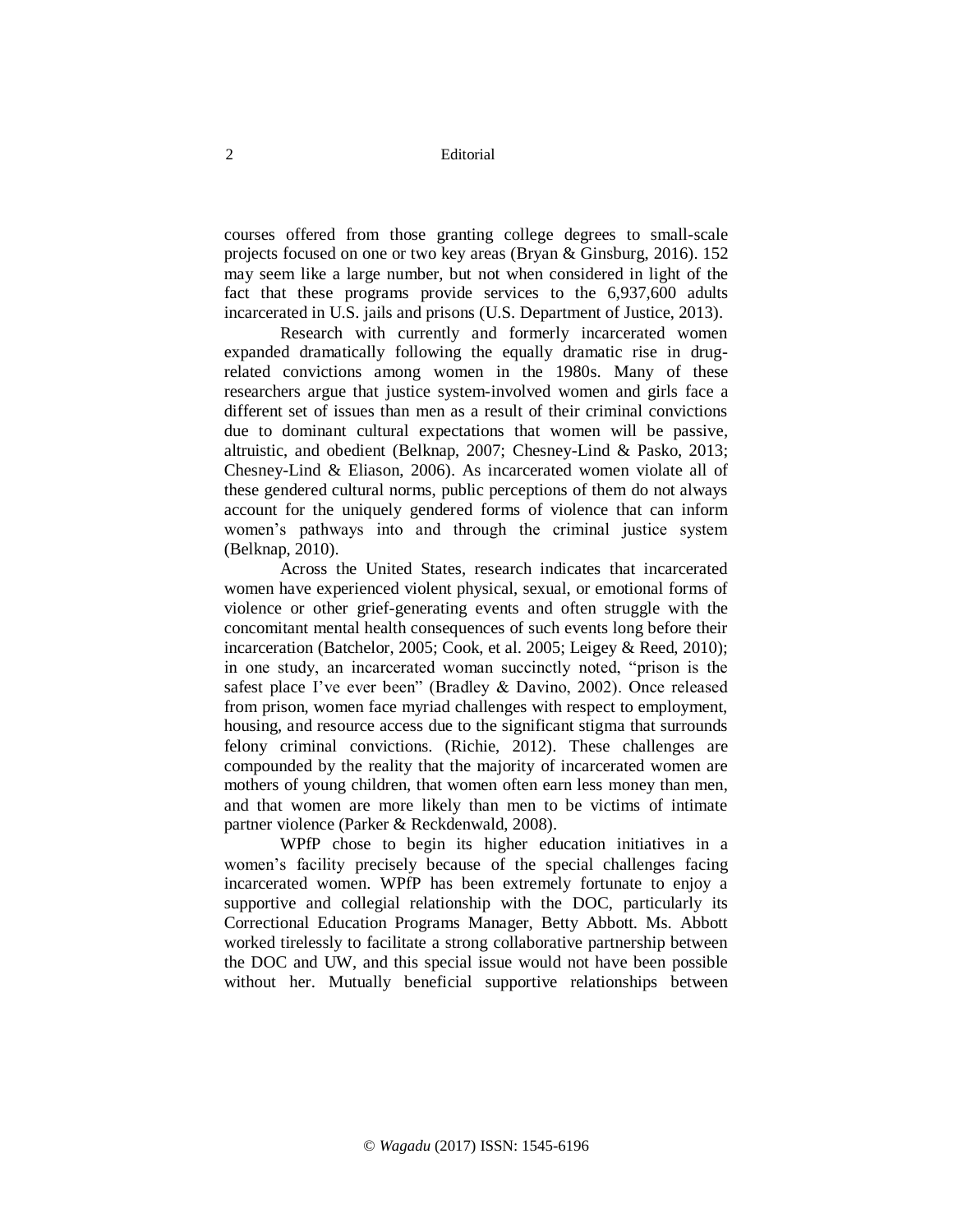universities and state agencies are all-too-rare, and WPfP is extraordinarily fortunate to enjoy such support.

This special issue is the product of the first college course WPfP offered at the Wyoming Women's Center (WWC), the only prison for women in the state. Most women incarcerated at the WWC, which houses under 300 women, have relatively short sentences, ranging from four to seven years. Just under 78% received felony convictions for nonviolent offenses and, in Wyoming as nationally, just over 42% of incarcerated women received drug convictions (Wyoming Department of Corrections 2014). The vast majority of women incarcerated at the WWC are White (84%), followed by much smaller numbers of women of color who self identify as Native American (9%), Hispanic (5%), Black (1%), or Asian (less than 1%).

The course developed from a needs assessment study, funded by the UW Social Justice Research Center, that involved 71 in-depth interviews with currently and formerly incarcerated women. Results indicated that UW could meaningfully engage with the DOC by offering college courses to incarcerated women, who expressed a desire for more educational opportunities. Interviews and informal conversations with women who had been incarcerated at the WWC, in conjunction with studies of successful higher education in prison programs nationwide, demonstrated that a writing course focused on the women's experiences might be an interesting way to begin our collaboration.

WPfP obtained a UW Summer Innovative Course Award to support accommodation costs for UW faculty and students to spend three weeks in June 2016 living near the WWC, which, like many prisons, is located in a remote area. I worked closely with my Gender & Women's Studies colleague Bonnie Zare as well as our students— Jess White, Julia Dohan, Cassandra Hunter, Rhett Epler, Kristine Sloan, Lorna Barton, Carly Fraysier, Kyria Brown, Alison Berreman, Katy Brock, Heather Baker, Liz Kulze, Amber Donais, and Britney Welch— to collaboratively develop a syllabus and implement a course that reflected a wide array of disciplines and life experiences. During our three weeks at the facility, many of us spent six hours a day, four days a week, in the prison teaching two sections of "Telling My Story," which focused on women's memoir.

WPfP chose memoir as the topic for its first WWC course because it is a unique storytelling form in which a writer's experiences take center stage as she recounts a series of events that played a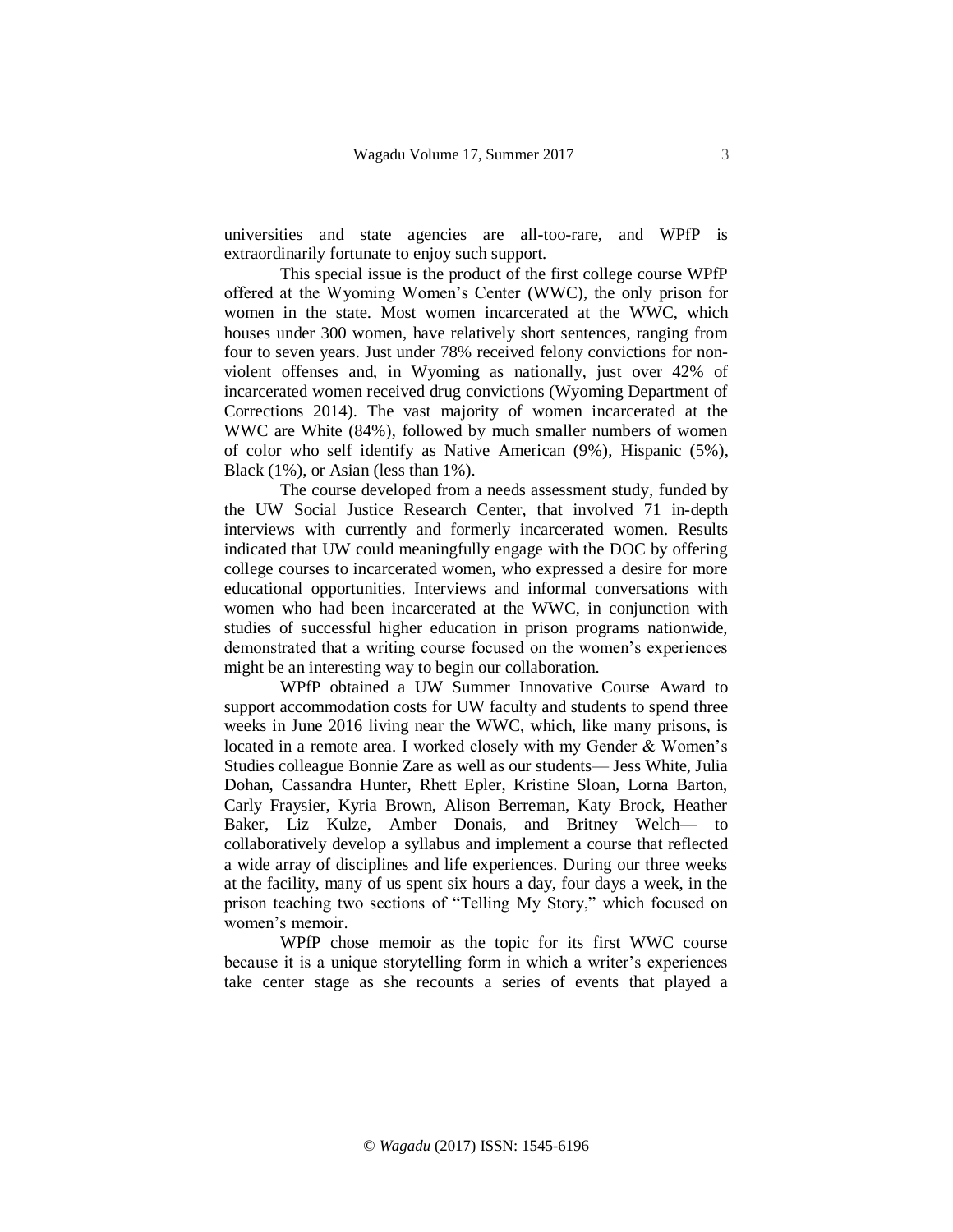formative role in her life. Each class session included substantial discussion of assigned excerpts from women's published memoirs as well as time for the WWC students to develop and receive supportive feedback from UW students and faculty on their works-in-progress. UW students read an extensive collection of academic work on women and the U.S. criminal justice system prior to entering the prison, received DOC training on appropriate conduct in a correctional setting, and spent countless hours with me both inside and outside prison walls ensuring that this special issue took the strongest possible form.

A typical class session began with a discussion our reactions to memoirs by a wide variety of women authors, including Dorothy Allison, Jenny Lawson, Mary Crow Dog, Sylvia Plath, Elinore Pruitt Stewart, Alice Walker, Mary Karr, Sonali Deraniyagala, Joan Didion, Maxine Hong Kingston, Carolyn Jessop, Jo Ann Beard, and Paisley Rekdal. UW students took the lead in organizing class discussion surrounding each author's approaches to writing, although at the end of our three week class some of the WWC students emphasized that in future iterations of the course the WWC students should take a greater leadership role in facilitating class discussion of the assigned work. Each class included a writing exercise designed to spark ideas for the women's memoirs. At least half of each class was devoted to a one-on-one workshop in which WWC and UW students collaborated to polish the WWC students' writing.

Fourteen WWC students participated in the two three-hour sections of the "Telling My Story" class, and all of the women chose to publish their work in this special issue. Some women opted to use their real names, while others preferred pseudonyms, and in this editorial I accordingly refer to the women using the names of their choice. While the WWC women's work rightly takes precedence in this special issue, their texts are supplemented with self-reflections, academic essays, and book reviews by five students who assisted with this course— Jess White, Lorna Barton, Katy Brock, Cassandra Hunter, and Julia Dohan.

WPfP is extraordinarily proud of the sensitivity and feminist collaborative spirit that surrounded our work together and the results of several hours of focus group-style conversations we undertook on the last day of class emphasize the transformative nature of our work together. Detailed results feature in the special issue's first piece subsequent to this editorial, by Jess White, "Memoir and Memory: A 'Telling My Story' Focus Group." Yet it is equally important to mention the ethical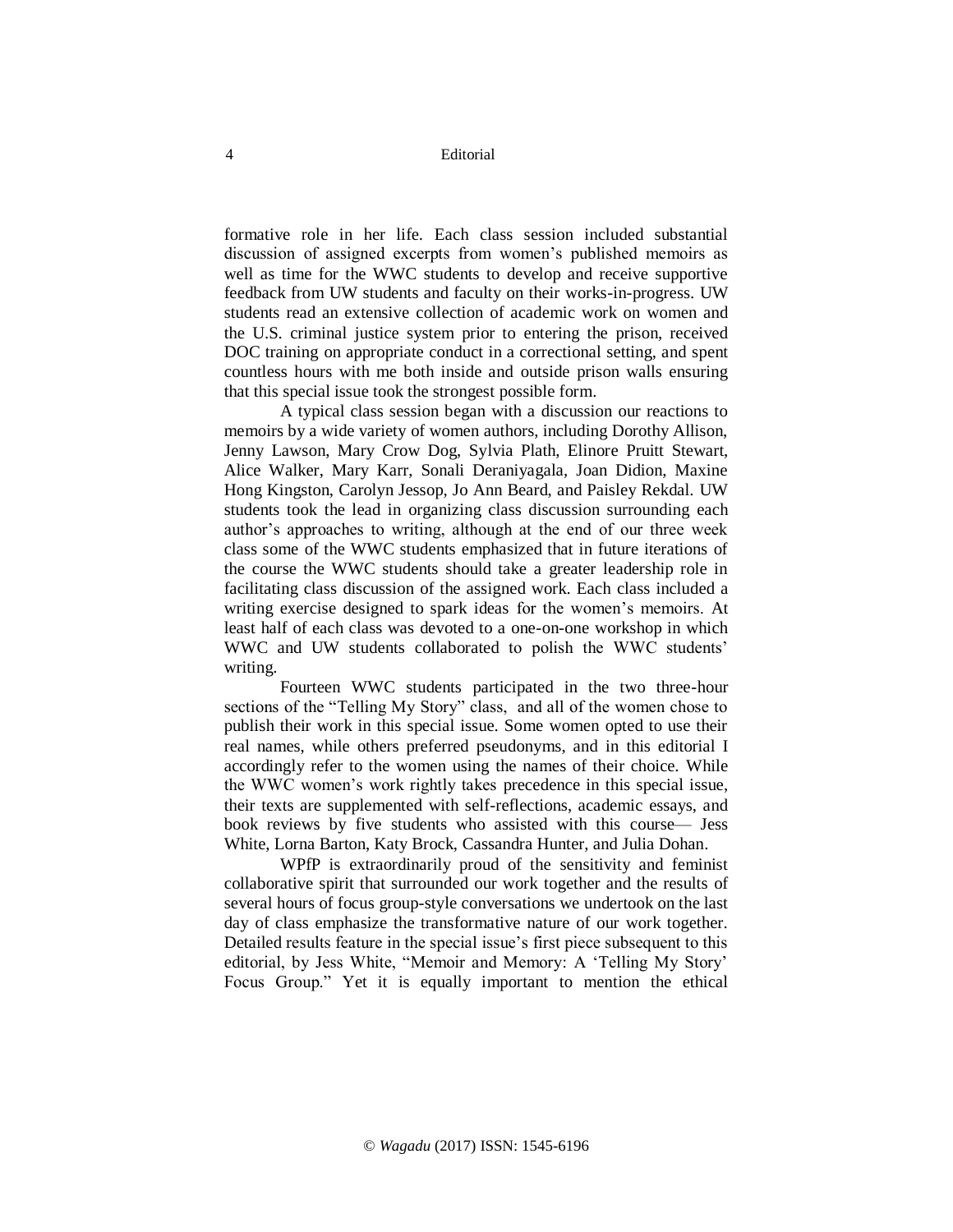challenges inherent to the work undertaken in the "Telling My Story" class. UW faculty and students remained constantly mindful that, no matter how collegial our relationship with the WWC students, each day UW faculty and students entered the WWC women's home to discuss with them how they wished to represent themselves and their lives, and then left the prison each evening. Despite the sometimes very personal information that the WWC women shared with UW students and faculty in their writing and their conversations about it, UW students and faculty could not reciprocate in the interests of maintaining professional boundaries in a correctional setting. These prohibitions on UW students and faculty disclosing personal information stem as much from my own ethical opposition to persons entering correctional facilities with the goal of processing their own unresolved emotional issues, as it does from DOC regulations.

The content and the mode of conveyance chosen by the WWC students presented an additional ethical challenge when views expressed or language used proved troubling to some participants (both incarcerated and not). One of the class' central goals was to assist the women in representing their life experiences in all their complexity as well as in their own words. At the beginning of our course the UW and WWC participants made the editorial decision as a group to publish the women's words in the form that they left the facility on the last day of class, out of respect for the WWC students' rights to control their own representations of their lives. The only exception to this rule was that WPfP, out of respect for its long-term collaboration with the DOC, also gave the DOC the right to review the special issue in order to avoid possibly causing harm to the women's families or victims of their crimes; the only DOC-mandated changes made involved providing pseudonyms to the women's children.

Yet our class' collaborative decision to publish the women's work without editing for content after leaving the facility meant that we sometimes needed to engage in difficult discussions. In almost every class I tried to make a candid point, often by citing negative reactions to my own published work, about the possible repercussions of women writing about themselves and their lives in particular ways. Often this took some form of my stating, "remember that once we publish our work, we have no control over how people will react to it; we give it up to the world and the world will do whatever it wants to our work." While these reminders on my part prompted some women to choose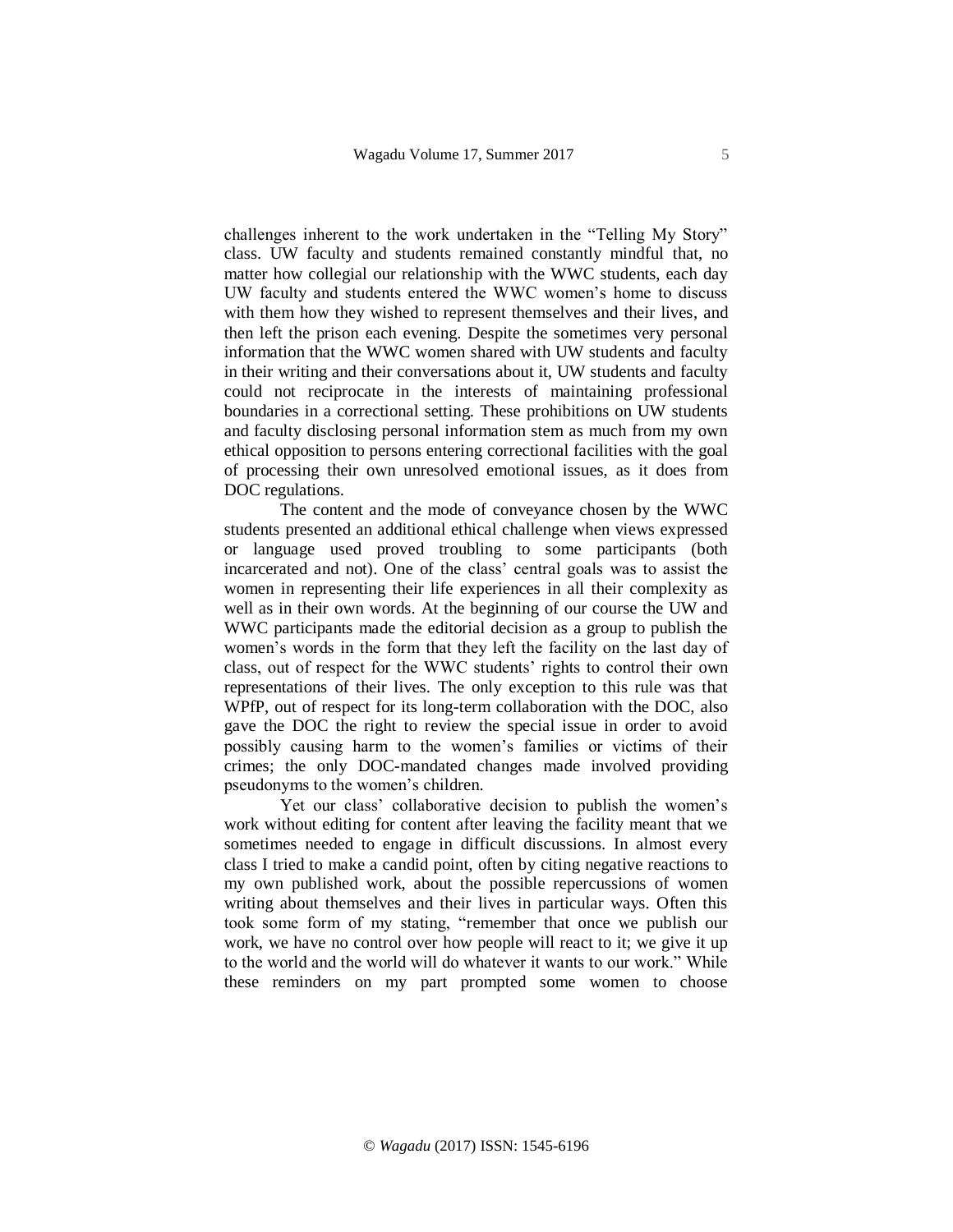pseudonyms or change the focus of their writing, others felt that sharing the aspects of their lives featured here constituted a cathartic process of which they were very proud and wanted the world to read.

Another difficult discussion stemmed from the sometimes divergent beliefs held by UW and WWC participants; while I think that most UW students and faculty regarded their work with incarcerated women as part of their respective forms of feminist praxis, this was not necessarily true of WWC participants. Two examples stand out as particularly illustrative of this sometimes-significant disjuncture. In one instance, a WWC student read a piece in front of the class in which she expressed her frustration regarding the restrictions she faces as a person with a felony conviction, including the fact that many countries consequently will not issue her a visa. She ended her piece by asking the audience, "is America the only country that's easier to get into than a Hollywood hooker?" This question provoked an immediate reaction, as several women in our class had been involved in the sex industry and/or had quite a different perspective on U.S. migration policy. The author decided to change her description after a private conversation with me about ways to express her frustration without denigrating others. However, this was not always the case; in the second example of divergent viewpoints, written by a woman who had a history of sex industry involvement, the author chose to keep written descriptions of individuals that some class members regarded as racial stereotyping.

Such examples illustrate how, taken together, this special issue features a wide spectrum of incarcerated women's experiences but is by no means intended to represent the diversity of people in prison, or to offer political commentary on the U.S. criminal justice system. Our goal is to share with readers, in *Wagadu*'s open access format, a bit about the lives of incarcerated Wyoming women as the women themselves see them— and, simply by taking this politically neutral approach to a very heated topic, I think that we have accomplished quite a lot.

I have taken the lead on many interdisciplinary projects and edited volumes throughout my career, but none posed this special issue's level of difficulty both in terms of coordinating so many people's energies before and during the class and in determining how best to order the pieces featured here. The final order of texts in this special issue was determined in conversation with UW graduate student Rhett Epler as he and I travelled to the 2016 National Conference on Higher Education in Prison. We envisioned the order as a way to help readers first understand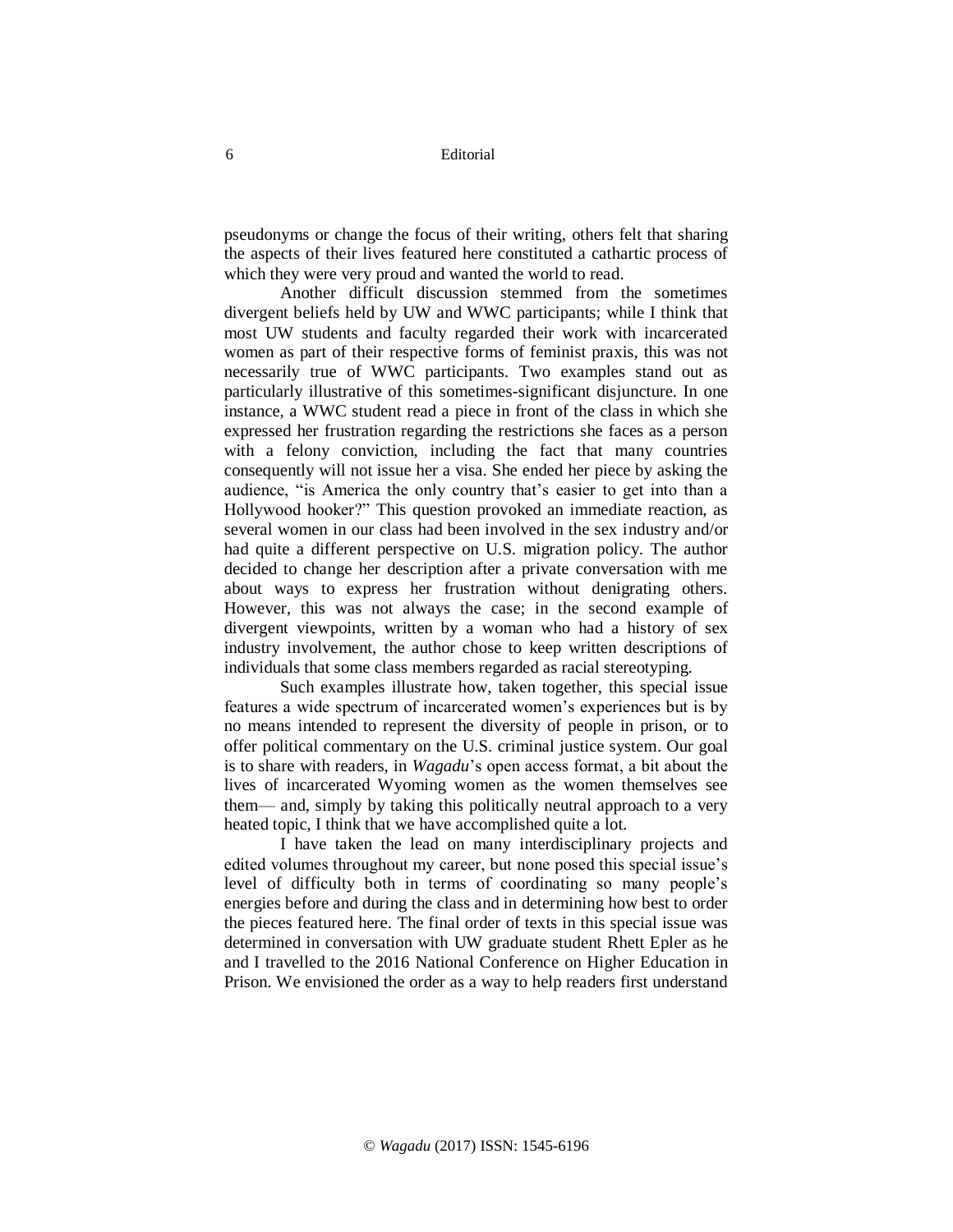our class and what it meant to everyone who participated (White), grasp Wyoming's remoteness (Barton), and consider benefits of higher education in prison (Brock) in order to contextualize the WWC student's excellent work. The special issue concludes with pieces by UW students (White, Brock, Hunter, and Dohan), including a co-authored piece by a WWC student and a UW student (Brock and Rouse).

In "Memoir and Memory: A 'Telling My Story' Focus Group," Jess White adroitly summarizes the results of extensive focus group notes (taken by Julia Dohan) in which WWC and UW students discussed the writing and workshop process. Those interested in beginning their own higher education in prison program may find the WWC women's insights, which take precedence in this piece, particularly useful in their reflections on how this class impacted their lives. The subsequent piece, a photo-essay by Lorna Barton, combines stunning images of Wyoming's vast expanses with her reflections on work in the confined space of the prison. Katy Brock's piece, "Benefits of Higher Education in Prison," draws on academic literature to provide additional context on the value of this work.

"Silently Crying Out Loud," by Chris, features a series of open letters to individuals across the U.S. who are involved with the criminal justice system in various capacities. Jessica Jade, in "A Life Unraveled," discusses her family's struggles with breaking the cycle of addiction and substance abuse. "On the Run," by Teresa Hart, describes the impact of addiction, prostitution, and tumultuous relationships on the author's life. Sarah M. Lujan's "3:15 p.m." focuses on how the murder of her children's father prompted her to change her perspective on life, and reflects on the choices she made before coming to prison. Also focused on the theme of change and transformation, LaTasha Lynn LeBeau's "The Wound May Heal but the Scar Will Remain" conveys the author's path to addiction recovery in hopes of reuniting with her children, one of whom she gave birth to in prison.

In "Ignorance is No Excuse," Sara Bueller recounts how, in her words, "a disillusioned single mother single-handedly changed her and her son's lives forever" as a result of her struggles with methamphetamine use and an abusive intimate partner. Darla D. Rouse, in "Hard Won Lessons," juxtaposes her early life experiences with the meaning that her religious beliefs and bond with a mentor have provided to her in prison. "Nineteen and Life," by Clover Brown, relays the series of abusive relationships with men that culminated in her fiancé's murder.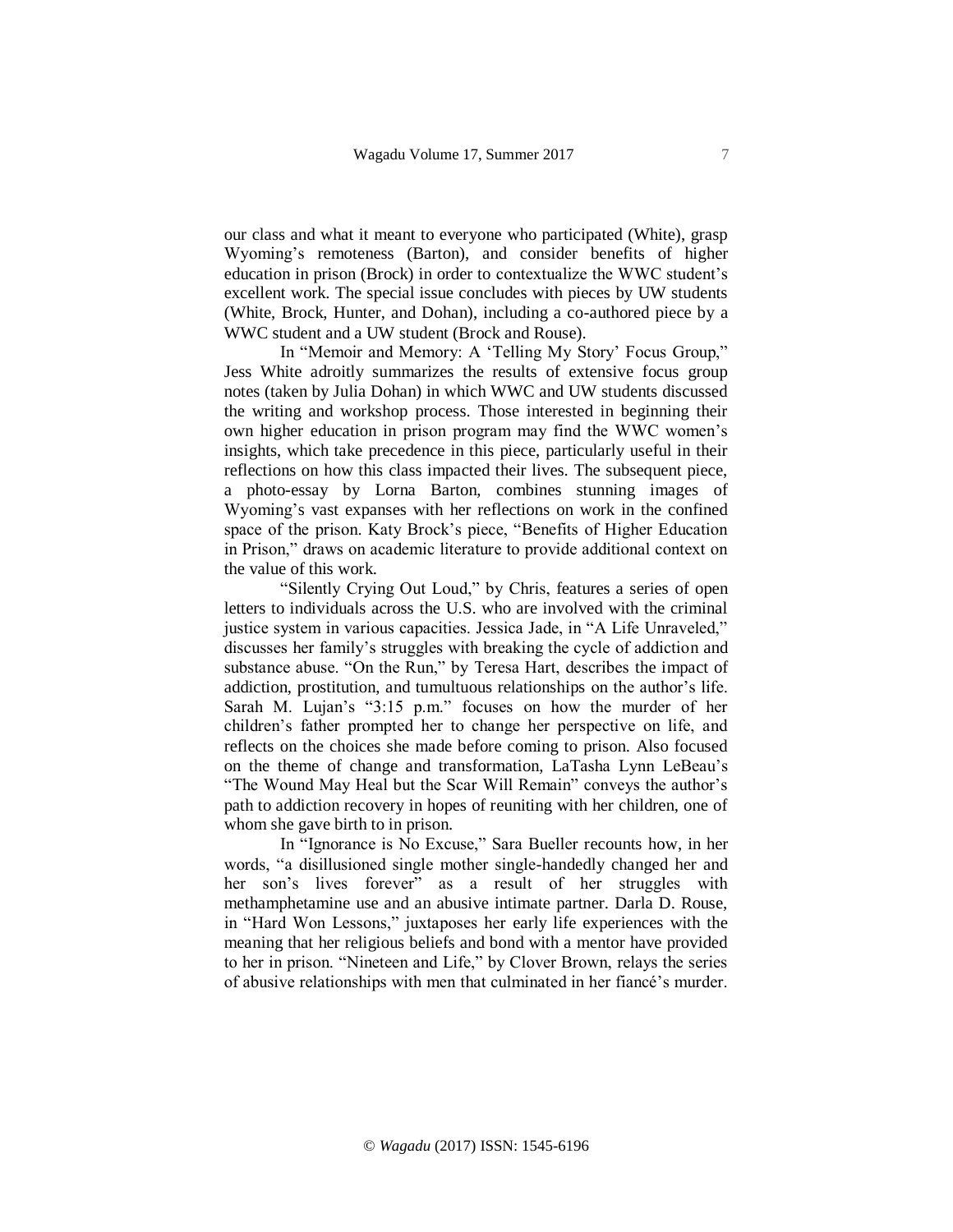Sissy Pierce's eponymously titled piece recounts her struggles to raise her children independently in the midst of her relationships with men, some of whom were abusers.

Taking a more structurally directed approach, Amanda Bayne's "The Juice Box" analyzes the consequences of having a felony criminal conviction in conjunction with examples from the author's own life. B.D.K.'s "Heaven.Hell.Repeat." describes the intergenerational repetition of abuse, poverty, addictions, and foster care placements that have characterized her family life. In one of this special issue's more challenging pieces, "The Secret Life of Dahl," D. Jackson focuses on the ways that prison helped her to see how the psychological consequences of her own childhood sexual abuse contributed to her husband's sexual victimization of their daughter, a crime for which she is currently serving prison time. "In Secret Storm," DeeDee paints a harrowing portrait of long-term intimate partner violence, sexual assault, and discusses the author's journey toward healing in prison. Kendra Leigh Horn's "What Doesn't Kill You Makes You Stronger" describes the consequences the author faced for her relationships with individuals involved in various criminalized activities, giving birth in prison, and her deep sense of regret about both.

The special issue's final four pieces, written by or with UW students, feature self-reflection on the experience of teaching in prison, or of being incarcerated. Jess White's "The Place to Go in Your Head: Editing the 'Telling My Story' Collection" offers critical analysis on the important role that isolation plays in the writing process for many authors in the free world, and contrasts that isolation with the conditions faced by incarcerated women. In "The Women We Are," two co-authors of the same age, WPfP co-coordinator and Ph.D. student Katy Brock, and Darla D. Rouse, who is incarcerated, juxtapose key developments in their lives over the course of four decades. UW student Cassandra Hunter, in "Her Name Was Flor," describes her own experiences with incarceration, while "The Meaning for Me," by Julia Dohan, recounts what the author learned about the criminal justice system in prison and how these lessons will help her in her future career as a public defender.

The path to completing this special issue was far from easy, but WPfP hopes that readers will find the results meaningful in ways that will offer encouragement to those who might consider beginning their own higher education in prison programs. For those who choose to do so, please know that there will be challenges and setbacks in attempting to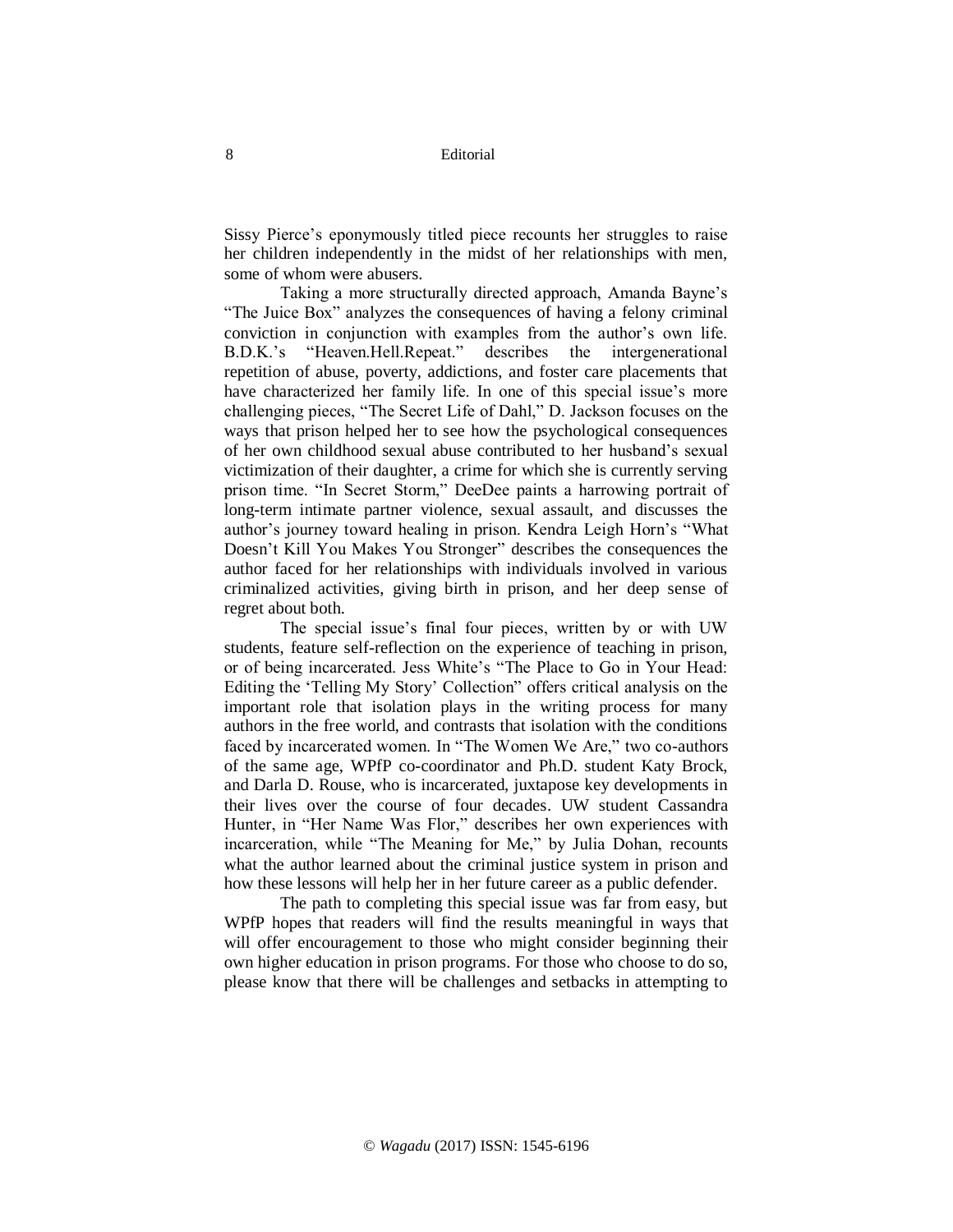form meaningful collaborations between academics, who often have limited experience with the criminal justice system, and those who make their living (or their home) within it. Yet, as evidenced by the strength and sheer force of the writing featured here, higher education in correctional settings has the power to transform lives, both within and outside prison walls.

## **References**

- Batchelor, S. (2005). "Prove me the bam!:" Victimization and agency in the lives of young women who commit violent offenses. *The Journal of Community and Criminal Justice, 52*(4), 358-375.
- Belknap, J. (2010). Offending women: A double entendre. *The Journal of Criminal Law and Criminology, 100*(3), 1061-1098.
- Belknap, J. (2007). *The invisible woman: Gender, crime, and justice*. Belmont CA: Wadsworth.
- Bradley, R., and Davino, K. (2002). Women's perceptions of the prison environment: When prison is "the safest place I've ever been." *Psychology of Women Quarterly, 26*(4), 351-359.
- Bryan, V.M. and Ginsburg, R. (2016). Higher education in jails and prisons programming list. Retrieved from the Higher Ed in Prison Listserv.
- Chesney-Lind, M. & Pasko, L. (2013). *The female offender: Girls, women, and crime (3rd edition)*. Thousand Oaks, CA: Sage.
- Chesney-Lind, M., and Eliason, M. (2006). From invisible to incorrigible: The demonization of marginalized women and girls. *Crime, Media, Culture, 2*(1), 29-47.
- Cook, S., Smith, S., Tusher, C., and Railford, C. (2005). Self reports of traumatic events in a random sample of incarcerated women. *Women & Criminal Justice, 16*(1/2), 107-126.
- Leigey, M. and Reed, K. (2010). A woman's life before serving life: Examining the negative pre-incarceration life events of female life-sentenced inmates. *Women & Criminal Justice, 20*, 302-322.
- Parker, K. and Reckdenwald, A. (2008). Women and crime in context: Examining the linkages between patriarchy and female offending across space. *Feminist Criminology, 3*(1), 5-24.